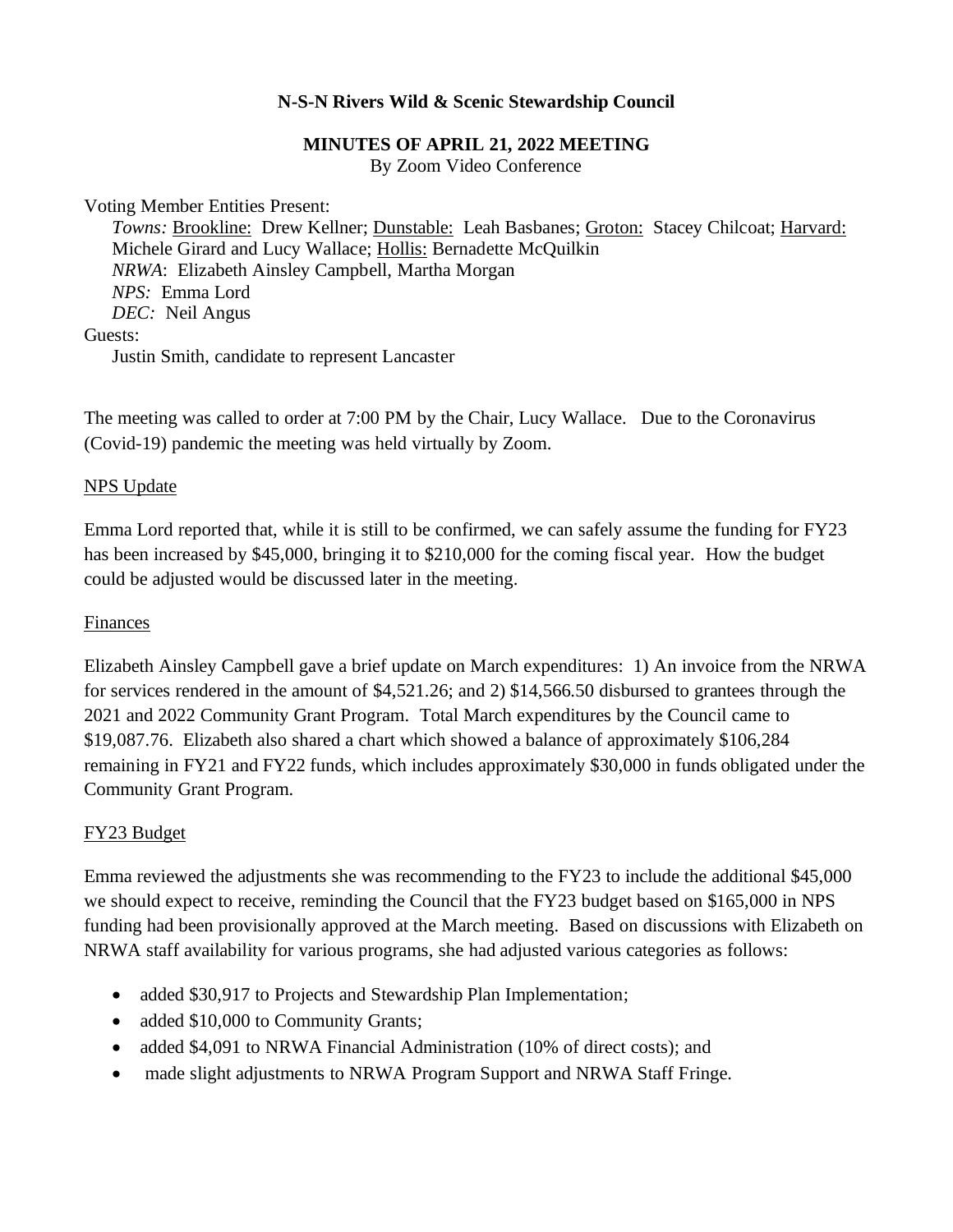The description of these categories remained unchanged, given they were broad enough to cover additional projects and activities that could be supported with the additional funds. Lucy noted that increasing the Community Grants to \$40,000 was reasonable given that we had awarded just over \$38,000 in the 2022 grant cycle. Lucy asked for additional comments or questions on the recommended changes; Council members spoke in favor of the proposed adjustments. On motion made and seconded, the revised budget for FY23 in the amount of \$210,000 was approved, subject to that being the final amount of the NPS award.

# Community Grants

Lucy offered three brief updates. First, all but one of the 2022 grant agreements have been fully executed, including the grant to the Groton Invasives Species Committee which had required additional clarification of its scope of work. The one remaining grant is that to the Lancaster Land Trust, which is updating its budget to include in-kind volunteer hours.

Second, the Townsend Board of Selectmen had submitted the final report on the 2021 Adams Dam project, which had been forwarded to the Council members prior to the meeting for review. The Council approved the final report and disbursement of the remaining grant funds.

Lastly, she reported that the only potential application for a Land Protection Grant she is currently aware of is for a project Drew Kellner is working on in Brookline, NH. As grant applications are not due until May 8<sup>th</sup>, Lucy encouraged members to reach out to their communities to remind them of this program. Michele Girard reported she had notified the Land Trust Alliance of this opportunity, as well as the Harvard Conservation Trust and Conservation Commission.

## Administrative

The minutes of the March 17, 2022 meeting were approved as presented.

## Squannacook River WMA

Lucy reported that a Notice of Intent has not been filed with either the Townsend or Shirley Conservation Commissions and that the cutting season was now closed until next fall. Therefore, there seems to be time to for the Council to consider its response to this issue.

She also gave an update on activities to date taken by the NRWA. As MassWildlife had not responded to the NRWA's Memorandum by the March Board of Directors' meeting, the Board asked Elizabeth to reach out to Bob Durand, a member of the MA Fisheries and Wildlife Advisory Board representing the Northeast District. On March 31<sup>st</sup> Bob walked the site with Al Futterman, Martha Morgan, Ralph Baker (NRWA Vice President) and Lucy and was shown the areas proposed for tree removal, especially near the Squannacook River. Elizabeth joined the group at the start and end of the site visit as well. At the conclusion of the site visit Bob offered set up a meeting with Brian Hawthorne, MassWildlife Habitat Program Manager, and others on the project team, in hopes of finding a mutually acceptable solutions to the Board's concerns and requests. Shortly thereafter Elizabeth received word from Bob that he had reached Brian and that Brian would reach out to the NRWA later in April to set up a such a meeting, including a site walk, in mid-May.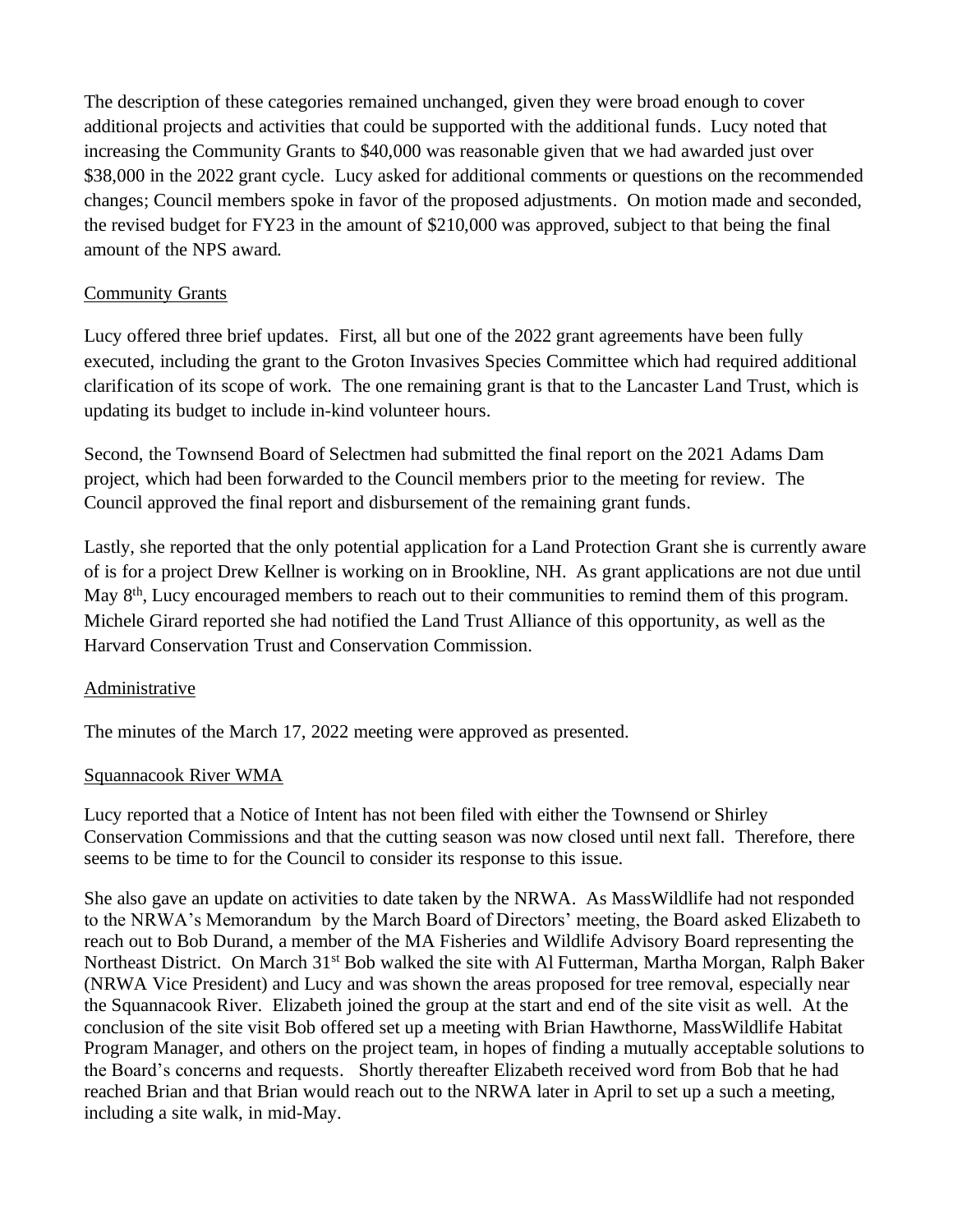Emma noted that she has reached out to an NPS restoration ecologist regarding this project.

### Forest Legacy Program

Lucy reported that with the release of the President's Budget in March we had learned our ranking and likelihood of funding through this program. While we did well, ranking #22 out of 44 applications, the President's Budget could fund only the first 15 projects. The Steering Committee has met and is considering next steps, including the possibility of refiling for the next grant cycle, FY24. Other options included submitting a smaller application, focused on one of the rivers' subbasins, for instance the Nissitissit or Sqannacook River. In addition, the Committee had been advised by Lindsay Nystrom, the FLP-DCR liaison, that much of the work done for the initial application, such as appraisals and landowners' letters of interest, would not need to be updated. Members of the Committee are now reaching out to the participating landowners to ascertain their willingness to wait one more year. The Hollingsworth & Vose property has been withdrawn from the application as MassWildlife will pursue other funding for its acquisition this year. Drew asked if the loss of one tract would have a detrimental effect in terms of the acreage being covered in the application. Elizabeth responded that as our application covered over 2,000 acres the loss of this 90+ parcel should not hurt our application.

The next meeting of the Steering Committee will be on May 4<sup>th</sup> at which time a recommendation will be developed to bring to the Council. Elizabeth asked if the Council would support moving forward with this project, either in its entirety or some smaller subset. Michele spoke in favor of moving forward, so long as there would be less need for consultant services and staff time, and that it would not detract from other Council projects in the coming year. On motion made and seconded, the Council unanimously approved moving forward.

[Leah Basbanes left the meeting; Neil Angus joined the meeting.]

## 2021-2022 Projects Update

*StoryMap:* Emma reported that she has been working with Bernadette McQuilkin and Jackie Dias, the NPS Communications Fellow based in Springfield, MA. Bernadette noted that they will need members of the Council to provide information on various sites as the map is developed. Lucy asked if it would be useful to form a small working group to develop the StoryMap. Emma added that the NPS has the software to build the map which would be available to the Council. Neil Angus suggested adding a link to the StoryMap on the Apple Country website as it covers three of the Wild & Scenic River communities (Bolton, Harvard and Devens). Emma will let the Council members know when she, Bernadette, and Jackie will be meeting so that those interested in participating in this project can join them.

*Signage:* Martha Morgan reported on the results of her research on installing signs at river crossings. She noted that the requirements on the application for signage in Hollis are quite extensive and fears the NPS required size may be too large. Emma offered to do a mockup to scale which could be attached to the application. She added that the NPS wants the signs to be consistent (nationwide) which would preclude our using our own design and colors. Currently the federal highway manual does not allow Wild & Scenic River signs on federal or state highway river crossings, a status the NPS is working to correct. Martha is still looking into the ability to post signs on state-numbered routes which are maintained by the towns.

*Education:* Stacey Chilcoat reported on the 3-part series of adult-oriented environmental education program she is developing to offer in May and June. Titled "Just Beneath the Surface," the 2-hour